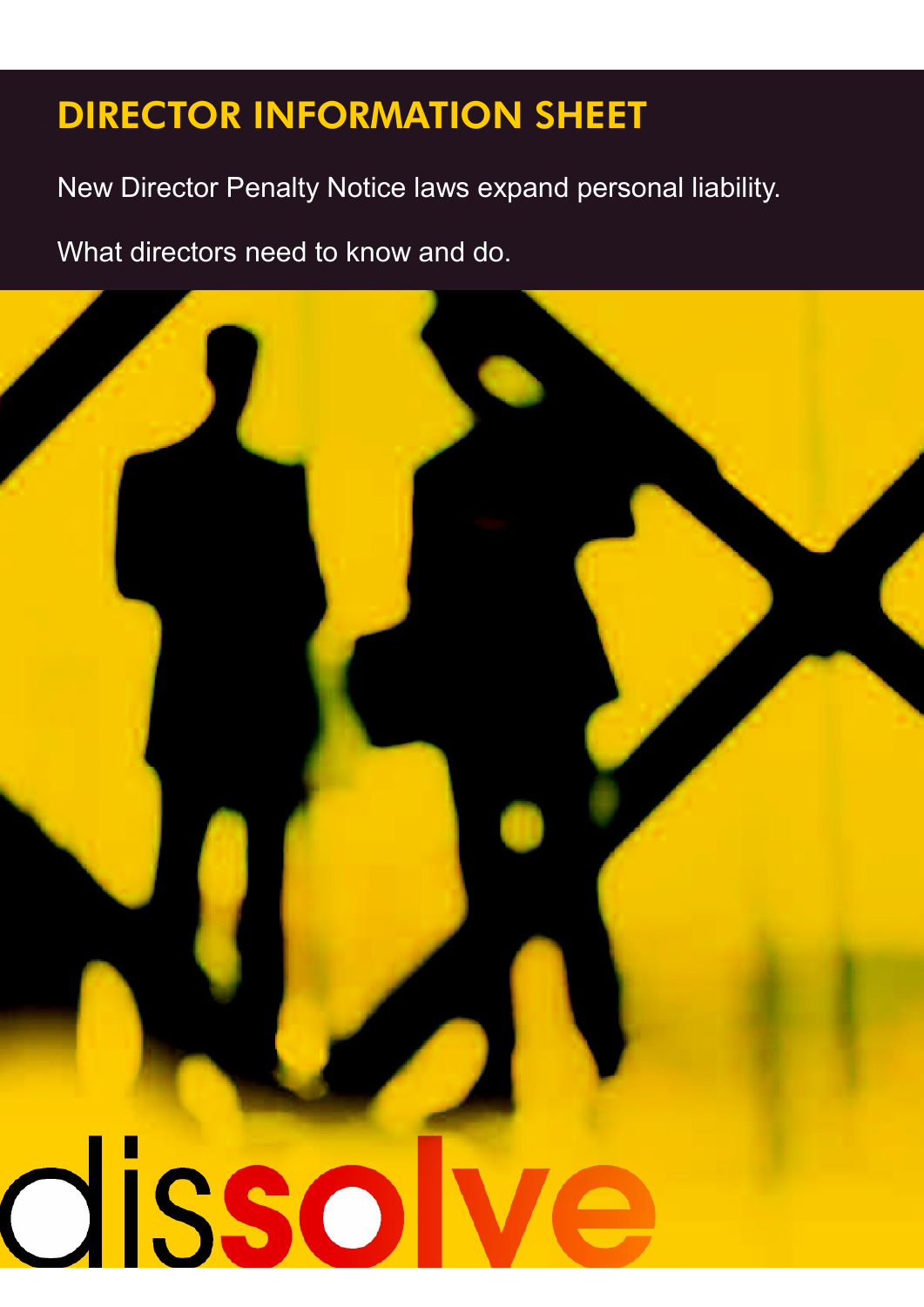### **The Director Penalty Notice laws – old and new**

### **The 21-day Director Penalty Notice**

Most company directors were familiar with the Director Penalty Notice laws. In brief, if a company had outstanding Pay As You Go ("PAYG") debts then the Australian Tax Office ("ATO") could send a Director Penalty Notice ("DPN") to a director giving that director 21 days to:

- **•** cause the company to pay the debt; or
- **•** put the company into liquidation; or
- **•** put the company into voluntary administration; or
- come to a payment arrangement with the ATO.

If a director does none of the above within 21 days, then they are personally liable, by way of an equivalent "penalty", for that company debt. If they do one of the first three options then the penalty is "remitted", or cancelled. So be careful of the fourth option as it does not relieve a director of personal liability.

The 21 days are counted starting from the date written on the DPN. This is a strict deadline so be careful, as you'd be surprised how many people call us who have mis-counted! 21 days is plenty of time to get a voluntary liquidation under way. We only need the signatures of all directors and shareholders on our paperwork and for you to pay our fee. We can get the forms out to you on the same day you first call us, but we don't recommend leaving it to the last day.

If you think there might be a DPN coming soon, make sure your address is up to date with both ASIC and the ATO, because not receiving the letter is no defence.

### **The "Knockdown" Director Penalty Notice (New Laws)**

New legislation was passed in June 2012 that dramatically increased the scope of the DPN laws and director personal liability. In brief, the new laws:

- Expand the DPN regime to include Superannuation Guarantee amounts ("SG");
- Make directors automatically personally liable if PAYG or SG amounts remain **unpaid** and **unreported** three months after the due date for lodging a return and a director **cannot** cause their director penalties to be remitted (i.e. cancelled) by placing their company into voluntary administration or [liquidation;](http://www.dissolve.com.au/liquidation.html)
- Restrict access to PAYG withholding credits for company directors and their associates where the company has failed to pay withheld amounts to the Commissioner of Taxation;
- Have effectively backdated the director personal liability for existing PAYG liabilities if the amounts are already **unpaid** and **unreported** three months after their due date.

Very soon after the Knockdown DPN Laws were introduced, we saw the ATO use its new powers to pursue directors for company PAYG liabilities that had accrued in 2009, 2010 and 2011. Yes, that is retrospective personal liability and it is being enforced.

Note that the old DPN laws still apply so you may get a DPN that gives no opportunity to have the penalty remitted, being a Knockdown DPN, or one that gives 21 days in which to act and avoid personal liability.

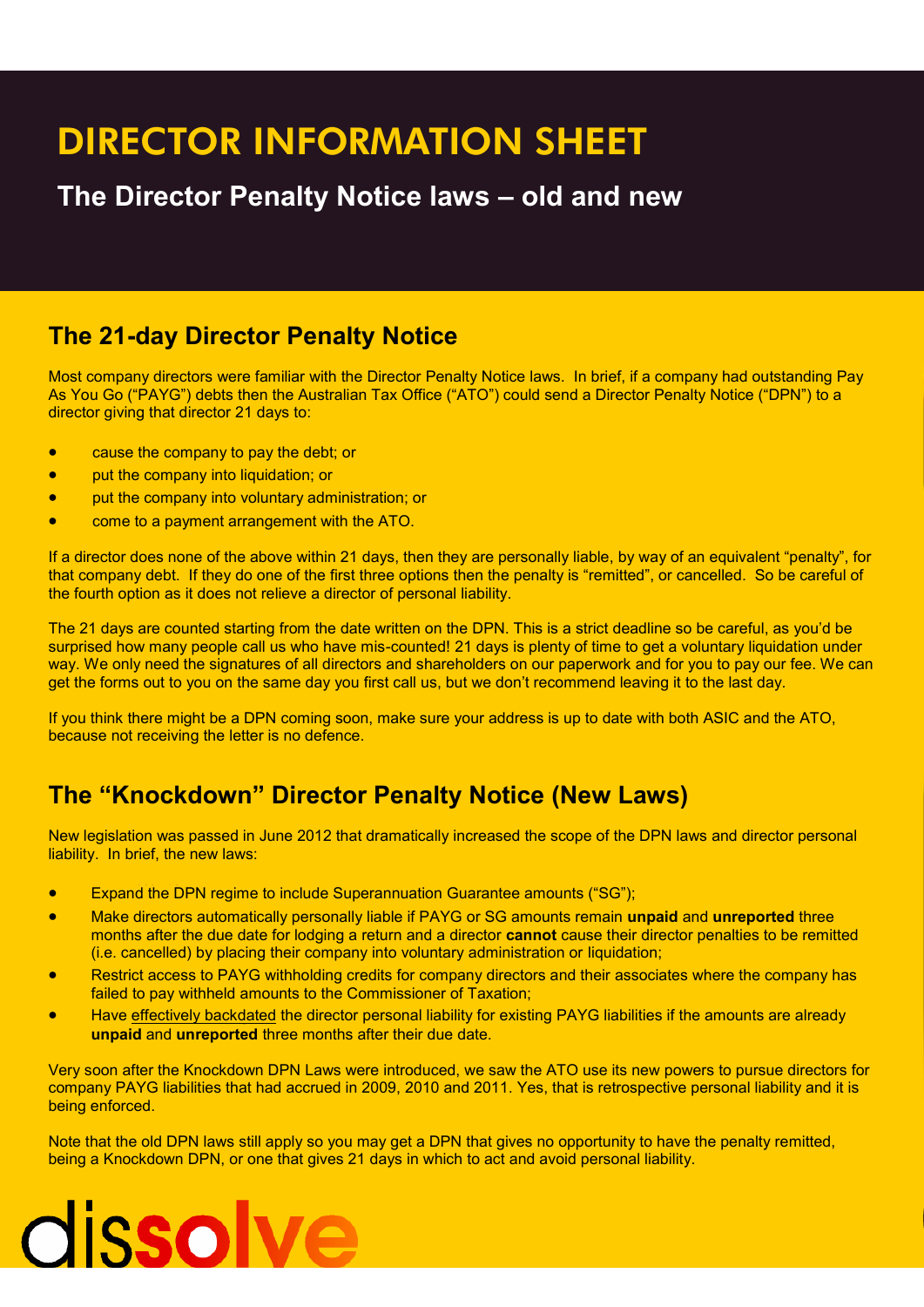## **What should I do to avoid penalties?**

#### **Advice for all directors regarding tax debts and tax returns going forward**

The new DPN laws are designed to change the behaviour of directors. In the past, directors tended to leave tax debts at the bottom of the payments pile. That was often achieved by directors simply not complying with tax lodgement and payment requirements – BAS's were not lodged on time and tax debts were often the last to be paid. That is now a very bad approach!

### **Advice for all directors regarding Superannuation Guarantee**

Under Superannuation Guarantee law if an employer is not able to meet their superannuation obligations by the due date for payment they are required to lodge a *"Superannuation guarantee charge statement - quarterly (NAT9599)"* with the ATO. With this new legislation it is now imperative that a company lodge a NAT9599 with the ATO within 3 months of the due payment date or its directors will be automatically personally liable for the company's Superannuation Guarantee Charge (SGC) liability. It should be noted that SGC is made up of the shortfall in Super payments plus interest (10% pa) and a processing fee (currently \$20 per employee, per period). So unlike PAYG where a director is made liable for the shortfall only, for Super the director is liable for the shortfall plus interest and fees!

| <b>OUR ADVICE TO ALL COMPANY DIRECTORS</b>                          |                                                                                                                                                                                                                                     |                                                                                                                                                                                                                                                                                           |
|---------------------------------------------------------------------|-------------------------------------------------------------------------------------------------------------------------------------------------------------------------------------------------------------------------------------|-------------------------------------------------------------------------------------------------------------------------------------------------------------------------------------------------------------------------------------------------------------------------------------------|
| <b>ISSUE</b>                                                        | <b>ADVICE</b>                                                                                                                                                                                                                       | <b>COMMENT</b>                                                                                                                                                                                                                                                                            |
| <b>General approach</b><br>to BAS Returns and<br><b>Super debts</b> | Get your company tax returns up to<br>date and lodge them.<br>If the company can't pay the debt due<br>under a BAS for PAYG or a Super<br>debt, lodge the return anyway,<br>otherwise you may be personally<br>liable for the debt. | In the past, directors tended to just not lodge<br>Returns and they only risked personal<br>liability if the ATO sent a Director Penalty<br>Notice.<br>It was hard for the ATO to pursue a debt they<br>didn't know about.<br>Because of the new Laws, that's now a very bad<br>approach. |

#### **Advice for directors regarding past PAYG tax debts**

The sting-in-the-tail of the new laws is that they effectively backdated the director personal liability for existing PAYG liabilities if the amounts are already **unpaid** and **unreported** for three months after their due date. Let us explain by way of example:

*A company had a PAYG debt from say the quarter ended December 2011 so it should have lodged its BAS before 28 February 2012 and paid that debt. It did not lodge its BAS return or pay the debt. So the company has not lodged it's BAS within three months of it's due date.*

*Now that the new laws have been passed, the director is personally liable for that debt – the ATO can issue a DPN to the director and then pursue them personally for the debt. Putting the company into liquidation now does not remove the penalty.*